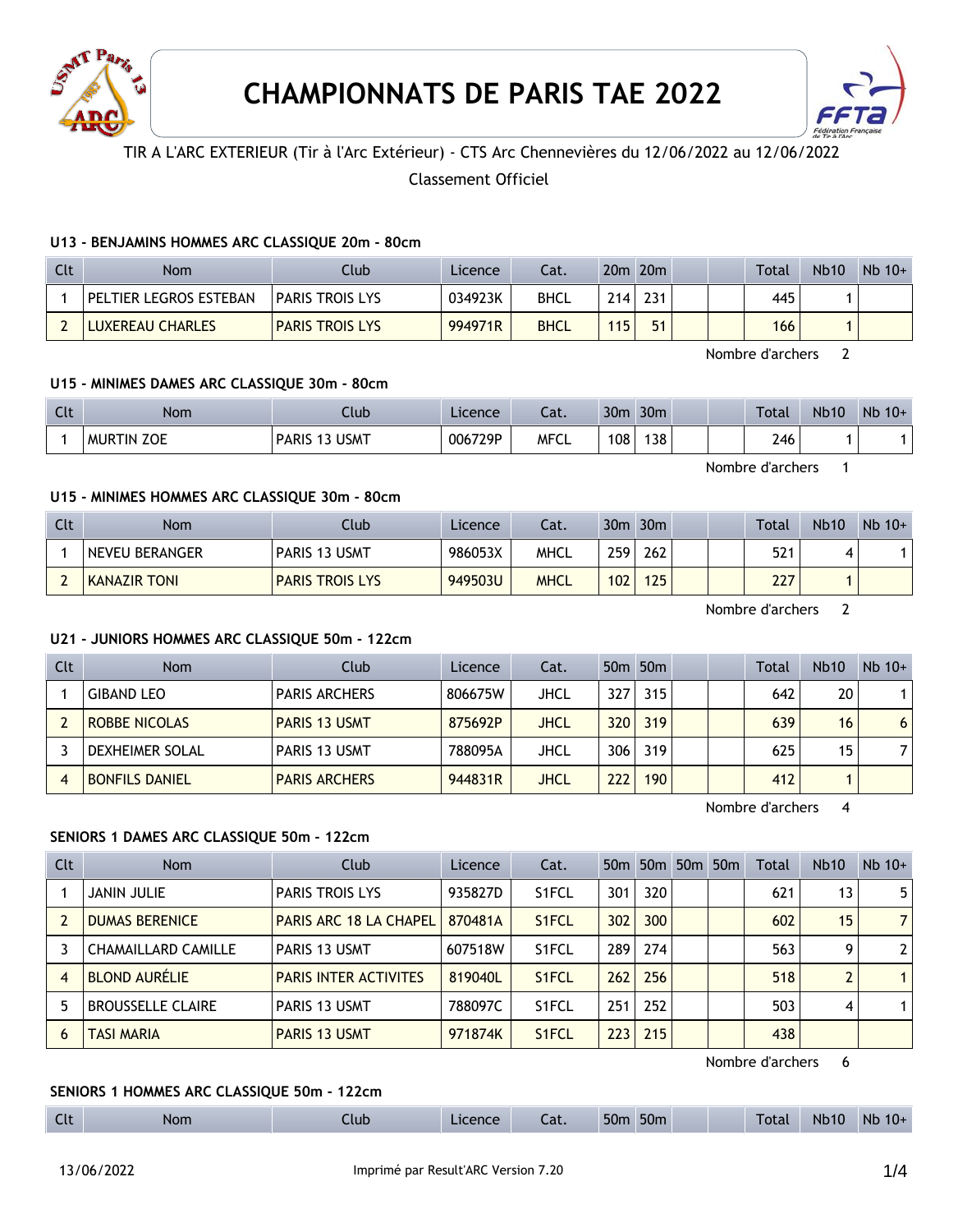|   | <b>TRAON LOUIS</b>            | PARIS 13 USMT                 | 875704C | S <sub>1</sub> HCL | 310 | 330 |  | 640 | 17 | 5            |
|---|-------------------------------|-------------------------------|---------|--------------------|-----|-----|--|-----|----|--------------|
|   | <b>HERZOG-LENOIR BAPTISTE</b> | <b>PARIS 12 ARC CLUB</b>      | 968186B | S <sub>1</sub> HCL | 319 | 314 |  | 633 | 16 | 6            |
|   | <b>KLOTZ THOMAS</b>           | PARIS 13 USMT                 | 719922Z | S <sub>1</sub> HCL | 317 | 312 |  | 629 | 19 | 3            |
| 4 | <b>LAFORCE CLEMENT</b>        | <b>PARIS TROIS LYS</b>        | 399596U | S <sub>1</sub> HCL | 318 | 306 |  | 624 | 14 | 5            |
| 5 | <b>BRUYERE REMI</b>           | <b>PARIS TROIS LYS</b>        | 706738U | S <sub>1</sub> HCL | 298 | 294 |  | 592 | 9  | 3            |
| 6 | <b>BORDE OLIVIER</b>          | <b>PARIS ARC CLUB</b>         | 903968Z | S <sub>1</sub> HCL | 299 | 291 |  | 590 | 9  | $\mathbf{1}$ |
|   | <b>LEBOEUF ROMAIN</b>         | PARIS 13 USMT                 | 006824T | S <sub>1</sub> HCL | 264 | 278 |  | 542 | 5  | $\mathbf 1$  |
| 8 | <b>CHAVANON JEREMY</b>        | <b>PARIS ARC 18 LA CHAPEL</b> | 030869D | S <sub>1</sub> HCL | 264 | 238 |  | 502 | 5  |              |
| 9 | RACLE ALEXI                   | <b>PARIS TROIS LYS</b>        | 937791N | S <sub>1</sub> HCL | 241 | 164 |  | 405 | 5  | $\mathbf 1$  |

Nombre d'archers 9

# **SENIORS 2 DAMES ARC CLASSIQUE 50m - 122cm**

| Clt | <b>Nom</b>              | Club                   | Licence | Cat.               |                  | 50 <sub>m</sub> 50 <sub>m</sub> |  | Total | <b>Nb10</b> | $Nb$ 10+       |
|-----|-------------------------|------------------------|---------|--------------------|------------------|---------------------------------|--|-------|-------------|----------------|
|     | <b>GREGORIOU CLAUDE</b> | PARIS AS GAZELEC PSD   | 392763S | S <sub>2</sub> FCL | 287              | 264                             |  | 551   | 5.          | 2 <sup>1</sup> |
|     | <b>PROTAT CELINE</b>    | <b>PARIS 13 USMT</b>   | 838433R | S <sub>2</sub> FCL | 280 <sub>1</sub> | 263                             |  | 543   |             |                |
|     | SABBAGH CAROLINE        | <b>PARIS TROIS LYS</b> | 969784N | S <sub>2</sub> FCL | 262              | 241                             |  | 503   |             |                |
| 4   | <b>FREMONT VALERIE</b>  | <b>PARIS 13 USMT</b>   | 798165W | S <sub>2</sub> FCL | 258              | 234                             |  | 492   |             |                |
|     | <b>COGOLLOS SANDRA</b>  | <b>PARIS ARC CLUB</b>  | 939644C | S <sub>2</sub> FCL | 268              | 218                             |  | 486   |             |                |

Nombre d'archers 5

## **SENIORS 2 HOMMES ARC CLASSIQUE 50m - 122cm**

| Clt             | Nom                       | Club                          | Licence | Cat.               |     | 50 <sub>m</sub> 50 <sub>m</sub> |  | Total | <b>Nb10</b>     | $Nb$ 10+       |
|-----------------|---------------------------|-------------------------------|---------|--------------------|-----|---------------------------------|--|-------|-----------------|----------------|
| 1               | <b>BROUSSELLE PATRICK</b> | <b>PARIS 13 USMT</b>          | 900153C | S <sub>2</sub> HCL | 321 | 316                             |  | 637   | 26              | 9 <sup>1</sup> |
| $\overline{2}$  | <b>RADIGUET PASCAL</b>    | <b>PARIS ASRTL</b>            | 420138X | S <sub>2</sub> HCL | 317 | 290                             |  | 607   | 13              | 4 <sup>1</sup> |
| 3               | <b>JONIOT CHRISTOPHE</b>  | PARIS SPINE PARADOX           | 095743U | S <sub>2</sub> HCL | 308 | 296                             |  | 604   | 11              | $\vert$        |
| 4               | <b>BOIG PHILIPPE</b>      | PARIS 13 USMT                 | 900149Y | S <sub>2</sub> HCL | 302 | 302                             |  | 604   | 9               | 3 <sup>1</sup> |
| 5               | <b>BERLING ETIENNE</b>    | PARIS 13 USMT                 | 734006H | S2HCL              | 306 | 285                             |  | 591   | 14              | 4 <sup>1</sup> |
| 6               | <b>PAVIOT ERWAN</b>       | <b>PARIS ARCHERS</b>          | 025358N | S <sub>2</sub> HCL | 293 | 295                             |  | 588   | 12              | $\vert$        |
| 7               | <b>MARTIN THIERRY</b>     | PARIS AS GAZELEC PSD          | 271091P | S2HCL              | 292 | 282                             |  | 574   | $\overline{7}$  |                |
| 8               | <b>BERBEROVIC ESAD</b>    | <b>PARIS ARC 18 LA CHAPEL</b> | 863423D | S <sub>2</sub> HCL | 285 | 288                             |  | 573   | 11              | 3 <sup>1</sup> |
| 9               | <b>MAULION BAPTISTE</b>   | <b>PARIS ARC CLUB</b>         | 388732K | S <sub>2</sub> HCL | 294 | 272                             |  | 566   | 8               | 2 <sup>1</sup> |
| 10 <sup>°</sup> | <b>AUGEY GUILLAUME</b>    | <b>PARIS TROIS LYS</b>        | 956225A | S <sub>2</sub> HCL | 282 | 253                             |  | 535   | $\overline{7}$  |                |
| 11              | POIRIER GILLES            | PARIS ARC 18 LA CHAPEL        | 817708N | S <sub>2</sub> HCL | 269 | 263                             |  | 532   | 10 <sup>°</sup> | 1 <sup>1</sup> |
| 12              | <b>LACHKAR THIBAUT</b>    | <b>PARIS TROIS LYS</b>        | 969772A | S <sub>2</sub> HCL | 264 | 263                             |  | 527   | 9               | 5 <sub>1</sub> |
| 13              | <b>BARRE SEBASTIEN</b>    | PARIS 13 USMT                 | 749615Z | S <sub>2</sub> HCL | 220 | 258                             |  | 478   | 3               |                |
| 14              | <b>BETTIOL STEPHANE</b>   | PARIS 13 USMT                 | 971867C | S <sub>2</sub> HCL | 245 | 231                             |  | 476   | $\mathbf{1}$    |                |
| 15              | <b>BENALI HASSAN</b>      | PARIS SPINE PARADOX           | 963110J | S <sub>2</sub> HCL |     |                                 |  |       |                 |                |

Nombre d'archers 15

# **SENIORS 3 DAMES ARC CLASSIQUE 50m - 122cm**

Clt Nom Club Licence Cat. 50m 50m Total Nb10 Nb 10+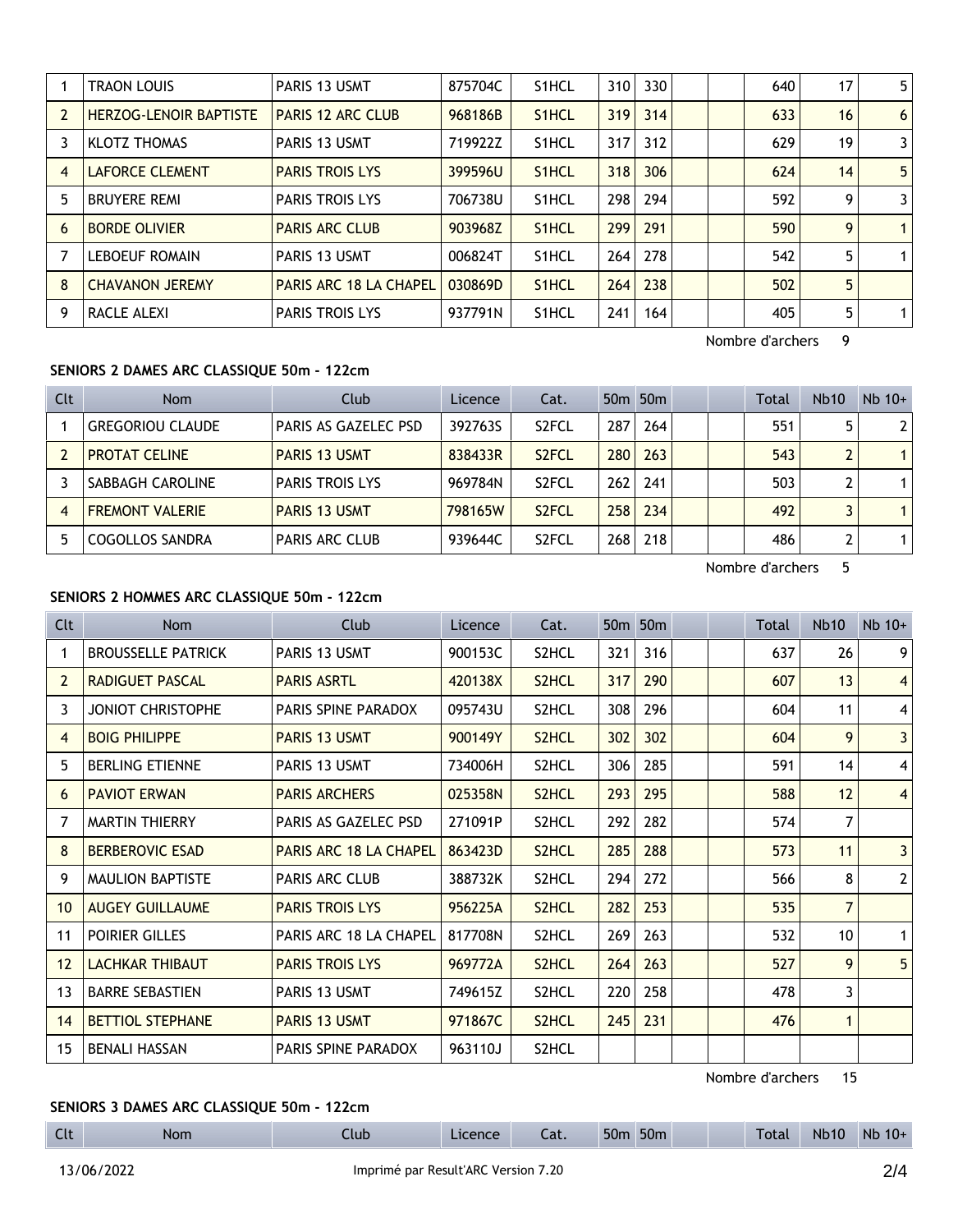| <b>CATHERINE</b><br>' PELIEU | <b>PARIS ASRTL</b>            | 693437L | S3FCL | 254 | 248 |  | 502 |   |  |
|------------------------------|-------------------------------|---------|-------|-----|-----|--|-----|---|--|
| <b>PAGNOUX CHANTAL</b>       | <b>PARIS ARC 18 LA CHAPEL</b> | 656508W | S3FCL | 196 | 198 |  | 394 | - |  |

Nombre d'archers 2

## **SENIORS 3 HOMMES ARC CLASSIQUE 50m - 122cm**

| Clt            | <b>Nom</b>            | Club                         | Licence | Cat.  |     | 50 <sub>m</sub> 50 <sub>m</sub> |  | Total | <b>Nb10</b>    | $Nb$ 10+ |
|----------------|-----------------------|------------------------------|---------|-------|-----|---------------------------------|--|-------|----------------|----------|
|                | PERON ERWAN           | <b>PARIS ARC CLUB</b>        | 602665W | S3HCL | 278 | 286                             |  | 564   | 8              | 4        |
| $\overline{2}$ | <b>HACHET PASCAL</b>  | <b>PARIS ASRTL</b>           | 916254D | S3HCL | 251 | 284                             |  | 535   | 8              | 3        |
|                | <b>CAUET MICHEL</b>   | <b>PARIS TROIS LYS</b>       | 222705W | S3HCL | 262 | 268                             |  | 530   |                |          |
| $\overline{4}$ | <b>RICHARD GILLES</b> | <b>PARIS 12 ARC CLUB</b>     | 848789X | S3HCL | 236 | 276                             |  | 512   | 6              | 3        |
| 5              | <b>MANIEZ MICHEL</b>  | <b>PARIS ASRTL</b>           | 891867W | S3HCL | 267 | 241                             |  | 508   | 4              |          |
| 6              | <b>STEINER EFROIM</b> | <b>PARIS INTER ACTIVITES</b> | 294289E | S3HCL | 245 | 243                             |  | 488   | $\overline{7}$ |          |
|                | DESTREBECQ RICHARD    | <b>PARIS ASRTL</b>           | 836056G | S3HCL | 160 | 186                             |  | 346   |                |          |

Nombre d'archers 7

## **SENIORS 2 DAMES ARC A POULIES 50m - 122cm**

| Clt | <b>Nom</b>               | Club                   | Licence | Cat.               |     | 50 <sub>m</sub> 50 <sub>m</sub> |  | Total | <b>Nb10</b> | $Nb$ 10+ |
|-----|--------------------------|------------------------|---------|--------------------|-----|---------------------------------|--|-------|-------------|----------|
|     | <b>VOGT-BORDURE ANNE</b> | <b>PARIS TROIS LYS</b> | 971738M | S2FCO              | 337 | 339.                            |  | 676   | רר<br>دد    | 13       |
|     | <b>BOLESSE CECILE</b>    | <b>PARIS TROIS LYS</b> | 402285S | S <sub>2</sub> FCO | 320 | 317                             |  | 637   | 18          | O        |

Nombre d'archers 2

## **SENIORS 2 HOMMES ARC A POULIES 50m - 122cm**

| Clt | Nom                    | Club                       | Licence | Cat.               |     | 50 <sub>m</sub> 50 <sub>m</sub> |  | Total | <b>Nb10</b> | $Nb$ 10+ |
|-----|------------------------|----------------------------|---------|--------------------|-----|---------------------------------|--|-------|-------------|----------|
|     | <b>GARNAUD CYRILLE</b> | <b>PARIS SPINE PARADOX</b> | 944917J | S2HCO              | 334 | 338                             |  | 672   | רכ<br>۵Z    |          |
|     | <b>BITTOUN PATRICK</b> | <b>PARIS 13 USMT</b>       | 762783M | S <sub>2</sub> HCO | 302 | 293                             |  | 595   | 14          |          |

Nombre d'archers 2

### **SENIORS 3 HOMMES ARC A POULIES 50m - 122cm**

| Clt | Nom                    | Club                 | Licence | Cat.  |      | 50 <sub>m</sub> 50 <sub>m</sub> |  | Total | <b>Nb10</b> | $Nb$ 10+ |
|-----|------------------------|----------------------|---------|-------|------|---------------------------------|--|-------|-------------|----------|
|     | <b>CHARBUIS MICHEL</b> | <b>PARIS 13 USMT</b> | 347429R | S3HCO | 325  | 328                             |  | 653   | 24          | 9        |
|     | <b>LESCURE RICHARD</b> | <b>PARIS 13 USMT</b> | 273257U | S3HCO | 318  | 324                             |  | 642   | 17          |          |
|     | <b>POIZEL ALAIN</b>    | <b>PARIS ARCHERS</b> | 738112W | S3HCO | 3231 | 310                             |  | 633   | 18          |          |

Nombre d'archers 3